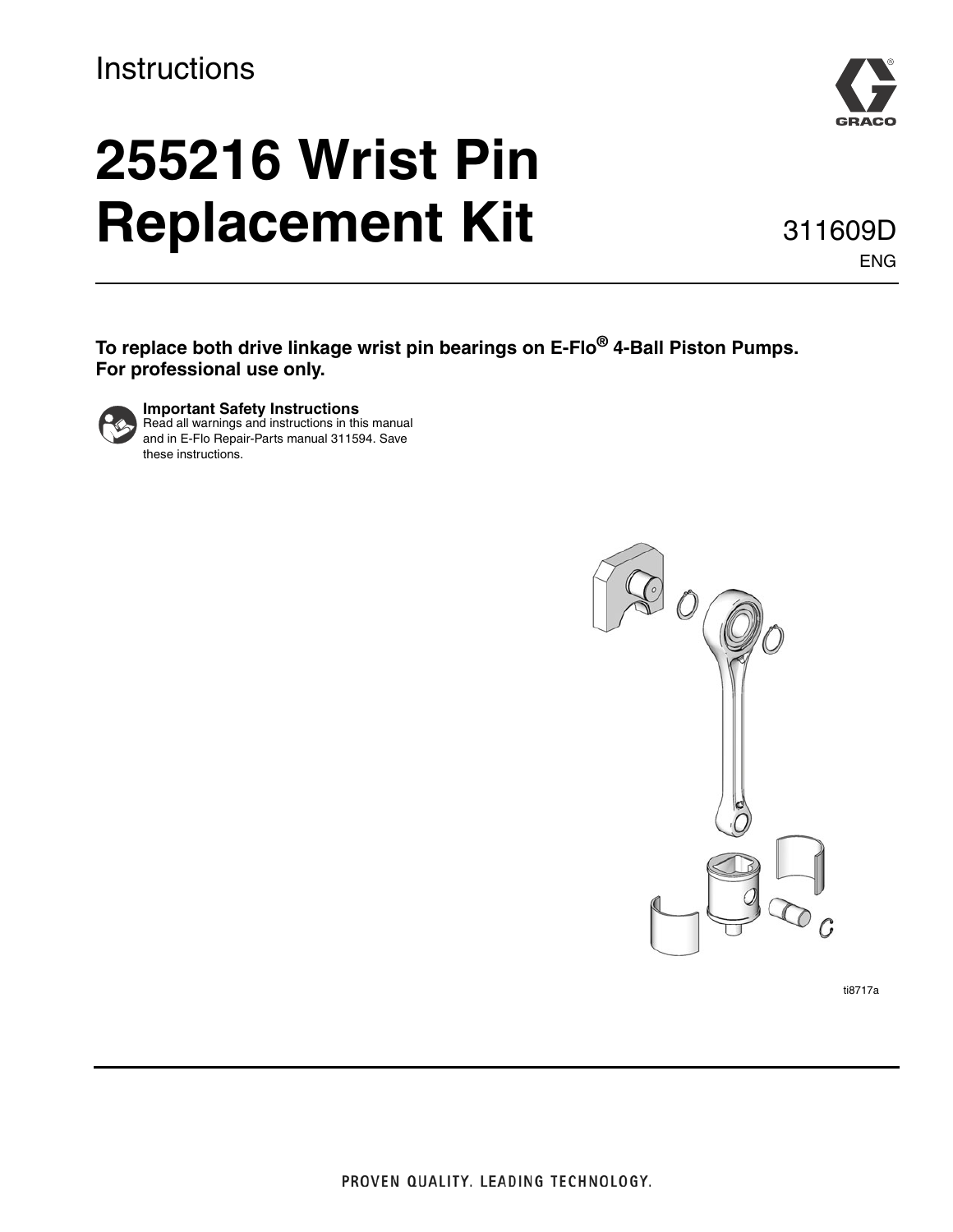# <span id="page-1-0"></span>**Pressure Relief Procedure**



System pressure can cause the pump to cycle unexpectedly, which could result in serious injury from splashing or moving parts.

- 1. Set START/STOP switch to STOP.
- 2. Push in SECURE DISABLE switch.
- 3. Open the back pressure regulator and all fluid drain valves in the system, having a waste container ready to catch drainage. Leave open until you are ready to pressurize system again.
- 4. Check that pressure gauges on fluid supply and return lines read zero. If gauges do not read zero, determine cause and carefully relieve pressure by VERY SLOWLY loosening a fitting. Clear obstruction before pressurizing system again.

# **Kit Parts**

**NOTE:** Wrist Pin Replacement Kit 15H873 includes parts to replace the wrist pin bearings on both drive linkage assemblies. Parts included in the kit are marked with an asterisk, for example (5\*). Use all the new parts in the kit.

## **Ref.**

| No.            |     | <b>Part No. Description</b>                              | Qtv    |
|----------------|-----|----------------------------------------------------------|--------|
| $5^*$          | n/a | SCREW, cap, socket-head; 5/8-11<br>x 3 in. (76 mm)       | 4      |
| 7a*            | n/a | BEARING, wrist pin                                       | 2      |
| $10*$<br>$12*$ | n/a | PIN, lower con rod<br>116719 SCREW, 8-32 hex washer head | 2<br>4 |

*Parts designated n/a are not available separately.*

# **Kit Installation**

## **Disassembly**



- 1. Jog the motor to bring the pump on the side being repaired to the bottom of its stroke. This provides access to the coupling nut (14).
- 2. Relieve pressure, page [2.](#page-1-0)
- 3. Shut off electrical power to the unit.
- 4. Remove two screws (12) and the cover. FIG. 1 shows the cover (32) on the stand side; the motor side cover is (21).
- 5. Place a clean rag over the top of the slider cylinder (2) to prevent debris from falling into the slider assembly during disassembly.
- 6. Remove the 2-piece shield (72) by inserting a screwdriver straight into the slot, and using it as a lever to release the tab. Repeat for all tabs. **Do not** use the screwdriver to pry the shields apart.
- $9$  Place clean rag over slider cylinder (2).
- $10$  Hold slider piston (9) flats with 3/4 in. wrench, and brace against tie rod (3).

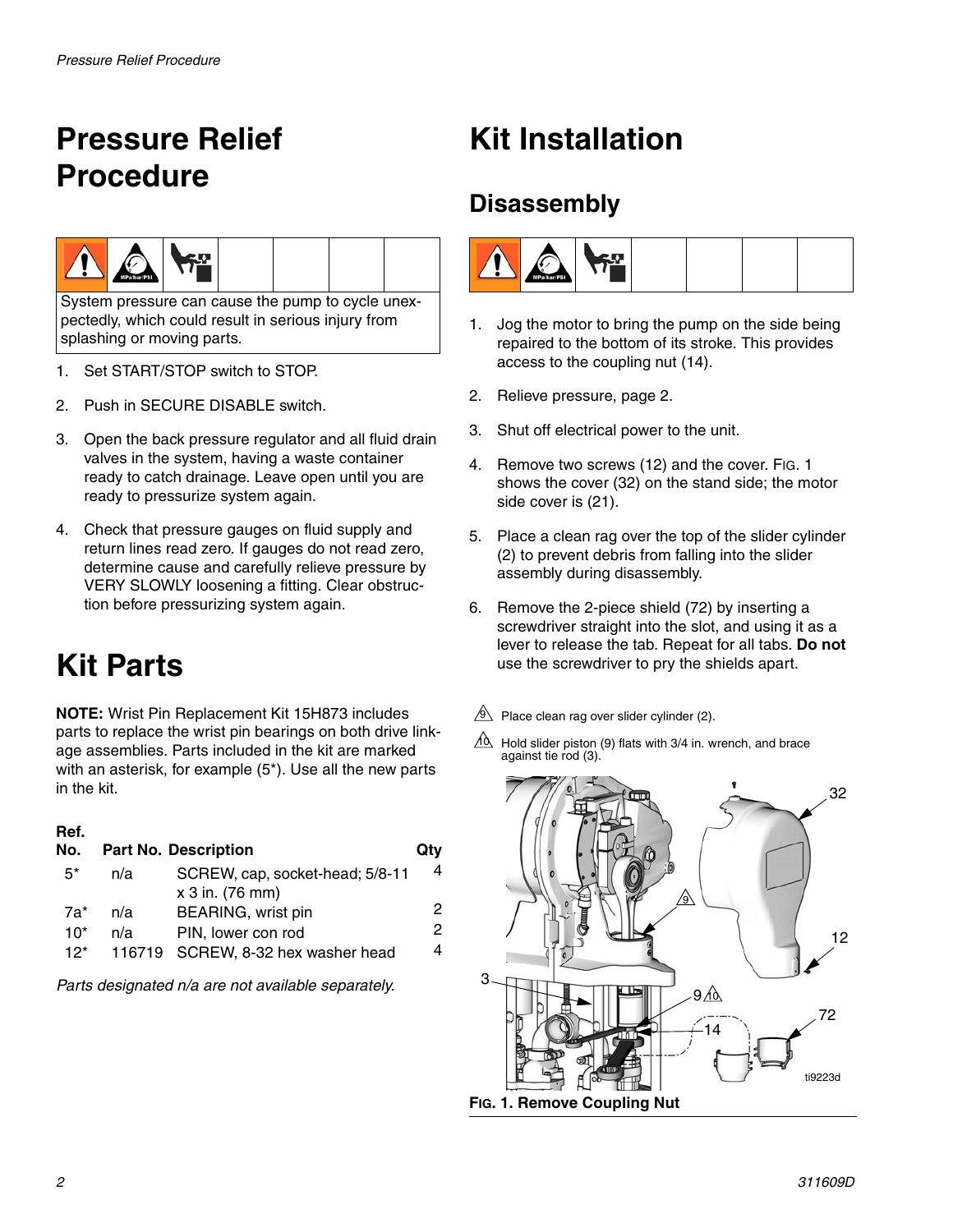- 7. Place a 3/4 in. wrench on the slider piston (9) flats (just above the coupling nut), to keep the slider piston/connecting rod from turning when you are loosening the coupling nut (14). Orient the wrench so it is braced against one of the tie rods (3). Applying excessive force to the slider piston/connecting rod can shorten the life of the lower pin bearing.
- 8. Using a 1-5/8 in. open-end wrench, unscrew the coupling nut (14) from the slider piston (9) and let it slide down onto the pump piston rod. Be careful not to lose the collars (13).
- 9. See FIG. 2. Using a 1/2 in. hex driver, unscrew the two cap screws (5). Remove the crank arm cap (38) and key (39). If necessary, use a plastic hammer to break these parts loose.
- $9$  Place clean rag over slider cylinder (2).
- $4\overline{\triangle}$  Apply antiseize lubricant (LPS®-04110 or equivalent) to screw (5) threads. Torque key-side screw to 210-230 ft-lb (283-310 N•m) first, then torque gap side screw to 210-230 ft-lb (283-310 N•m). Torque screws an additional 2-3 times each, or until they stop turning when torqued to 210-230 ft-lb (283-310 N•m).



**FIG. 2. Remove Crank Arm Cap**

- 10. See FIG. 3. Rotate the crank arm (4) to allow it to be removed from the output shaft (OS).
- 11. Pull the crank arm/connecting rod/slider piston assembly (CR) up and out of the cylinder.



- 12. Remove the bearings (8), retaining ring (11), and pin (10). See [FIG. 4](#page-2-0).
- 13. Remove and discard the wrist pin bearing (7a) from the connecting rod (7).



<span id="page-2-0"></span>**FIG. 4. Drive Linkage Assembly**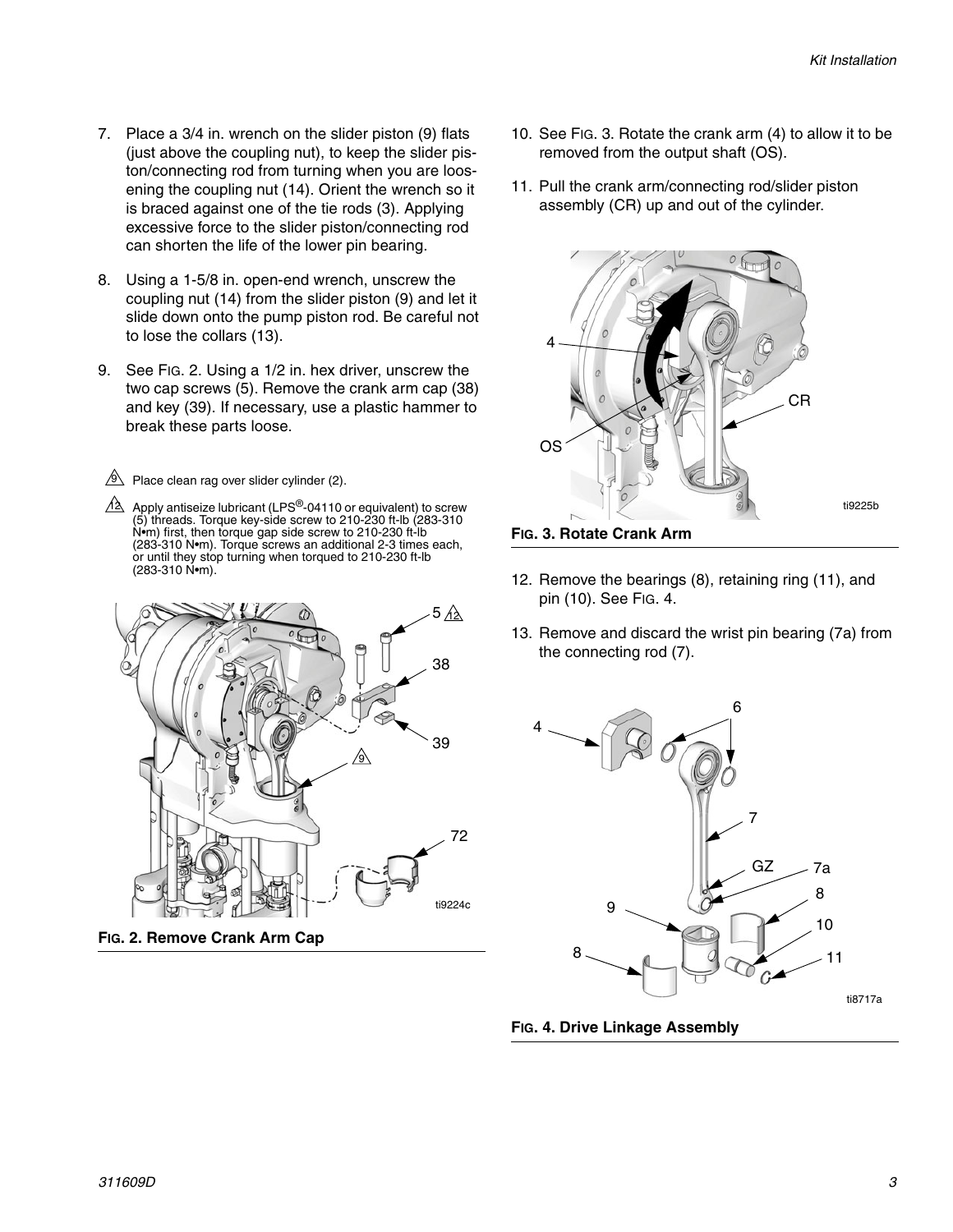## **Reassembly**

- 1. See FIG. 5. Install the new wrist pin bearing (7a\*) on the connecting rod (7). Align the hole in the bearing with the grease passage in the connecting rod (7).
- 2. Orient the new connecting rod (7) and slider piston (9) as shown. Assemble the pin (10\*) and retaining ring (11).



### **FIG. 5. Drive Linkage Assembly**

3. Lubricate the crank pin bearing (X) and the wrist pin bearing (7a) with 1 shot (1 cc) of 107411 Grease or equivalent, using grease zerks (GZ).

**NOTE:** Lubricate the wrist pin bearings (7a) every 6 months and the crank pin bearings (X) annually. Replace the wrist pin bearings annually.

4. See FIG. 6. Install the two bearings (8) on the slider piston (9). The joints between the bearings must align with the pin hole (PH) in the slider piston.





- 5. Slide the piston (9) and connecting rod (7) into the cylinder (2).
- 6. Position the crank arm (4) to engage the output shaft (OS), and rotate it to the bottom of the output shaft.
- 7. Place a clean rag over the top of the slider cylinder (2) to prevent debris from falling into the slider assembly during reassembly.
- 8. See Fig. 7. Apply antiseize lubricant (LPS<sup>®</sup>-04110) or equivalent) to the threads of the cap screws (5). Install the key (39), crank arm cap (38), and cap screws (5), oriented as shown. While the gap-side screw is still loose, torque the key-side screw to 210-230 ft-lb (283-310 N•m). Then torque the gap-side screw to 210-230 ft-lb (283-310 N•m). Torque screws an additional 2-3 times each, or until they stop turning when torqued to 210-230 ft-lb (283-310 N•m).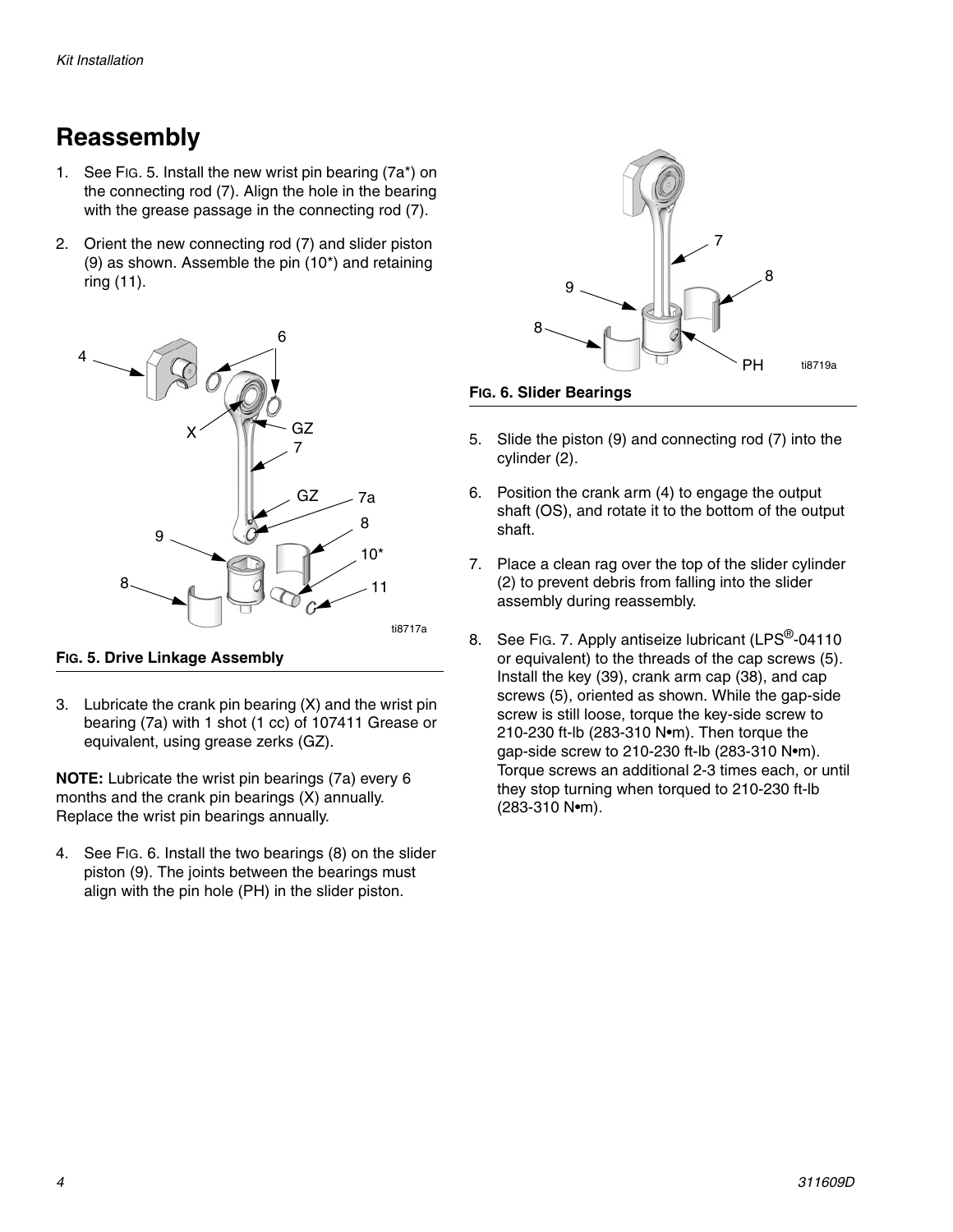- $9$  Place clean rag over slider cylinder (2).
- Apply antiseize lubricant (LPS<sup>®</sup>-04110 or equivalent) to screw (5) threads. Torque key-side screw to 210-230 ft-lb (283-310 N•m) first, then torque gap side screw to 210-230 ft-lb (283-310 N•m). Torque screws an additional 2-3 times each, or until they stop turning when torqued to 210-230 ft-lb (283-310 N•m). 12



<span id="page-4-0"></span>**FIG. 7. Install Crank Arm Cap**

- 9. Ensure that the collars (13) are in place in the coupling nut (14).
- 10. Place a 3/4 in. wrench on the flats of the slider piston (9\*), to keep it from turning when you are tightening the coupling nut (14). Orient the wrench so it is braced against one of the tie rods (3) or the pump stand. Tighten the coupling nut (14) onto the slider piston (9\*) and torque to 75-80 ft-lb (102-108 N•m).
- 11. Install the shields (72) by engaging the bottom lips with the groove in the wet-cup cap. Snap the two shields together.
- 12. Remove the rag. Reinstall the cover (32 or 21) and screws (12\*).
- 13. Repeat for the other side.